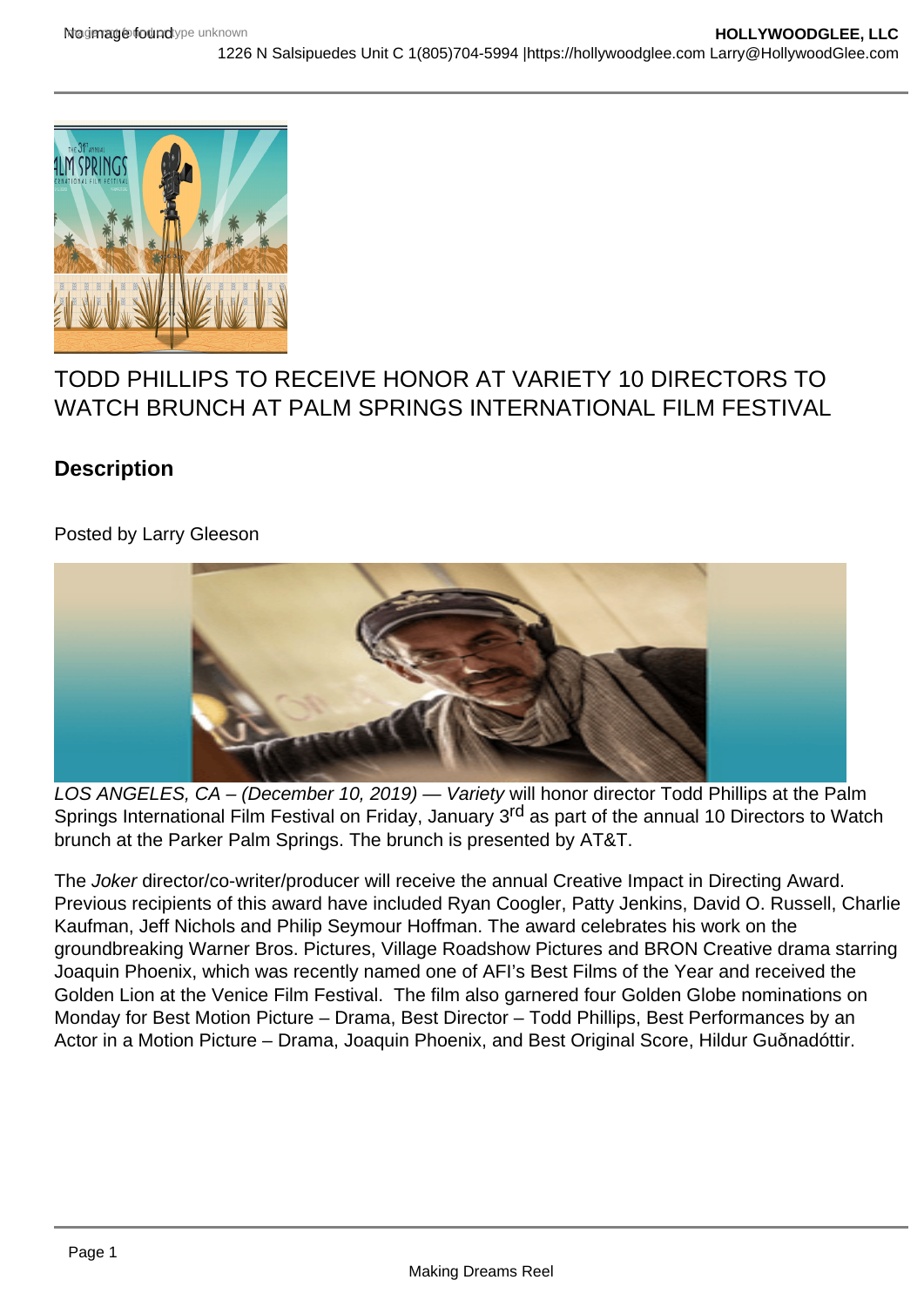"Todd Phillips' 'Joker' is one of the most provocative, celebrated films of the year, with an extraordinary lead performance by Joaquin Phoenix," says Claudia Eller, Variety Editor-In-Chief. "Todd's unique vision and masterful creativity showcases iconic Artisan work, from the memorable stairs sequence to the re-imagining of Gotham as 1980s New York City."

### About Variety

Variety has been the seminal voice of the entertainment industry for 114 years and counting. Featuring award-winning breaking news reporting, insightful award-season coverage, must-read feature spotlights and intelligent analysis of the industry's most prominent players, Variety is the trusted source for the business of global entertainment. Read by a highly engaged audience of industry insiders, Variety's multi-platform content coverage expands across digital, mobile, social, print and branded content, events and summits.

In May 2019, Variety's ["Actors on Actors"](https://variety.com/v/video/actors-on-actors/) on PBS took home a Daytime Creative Arts Emmy award and has been awarded the Emmy for best entertainment programming at the 67<sup>th</sup> and 68th [Emmy Awards](http://variety.com/t/emmy-awards/). "Actors on Actors," an interview special that features pairings of prominent actors discussing their craft, was produced by PBS SoCal in partnership with Variety Media, LLC. Follow Variety on Facebook [facebook.com/variety](http://facebook.com/variety); Twitter, @variety; Instagram, @Variety The Variety Group – Variety, Variety.com, Variety Insight, Indiewire,- is owned by Variety Media, LLC, a division of Penske Media Corporation.

About The Palm Springs International Film Festival

The Palm Springs International Film Festival (PSIFF) is one of the largest film festivals in North America, welcoming 136,000 attendees last year for its lineup of new and celebrated international features and documentaries. The Festival is also known for its annual Film Awards Gala, a glamorous, black-tie event attended by 2,500, presented this year by American Express and sponsored by AT&T and Entertainment Tonight. The Film Awards Gala honors the year's best achievements in cinema in front of and behind the camera. The celebrated list of talents who have been honored in recent years includes Javier Bardem, Cate Blanchett, Mary J. Blige, Sandra Bullock, Jessica Chastain, George Clooney, Bradley Cooper, Daniel Day-Lewis, Leonardo DiCaprio, Clint Eastwood, Gal Gadot, Tom Hanks, Nicole Kidman, Regina King, Rami Malek, Matthew McConaughey, Julianne Moore, Gary Oldman, Brad Pitt, Eddie Redmayne, Julia Roberts, Saoirse Ronan, Meryl Streep, Charlize Theron and Reese Witherspoon. Call 760-969-7533 for Gala tickets or tables, 760-778-8979 or 800-898-7256 for Film Festival information or visit [www.psfilmfest.org](http://www.psfilmfest.org/).

### About Parker Palm Springs

Situated on 13 lush acres, the Parker Palm Springs is an estate where luxury is fun. Designed by Jonathan Adler, the property boasts 131 rooms, 12 villas and the 2 bedroom Gene Autry Residence. There are 4 restaurants – Norma's (of NY fame), mister parker's a dark and seductive French bistro, Counter Reformation a hidden wine bar and the Lemonade Stand, perfect for an afternoon bite or cocktail. The Palm Springs Yacht Club spa at over 18,000 sq. feet is well-known and a place to indulge in a treatment, take a yoga class or even lounge at the Deck. Additionally the hotel has 4 red clay tennis courts, grounds consisting of games such as croquet and petanque as well as outdoor firepits and fountains. The perfect desert escape! 4200 East Palm Canyon Drive, Palm Springs, CA